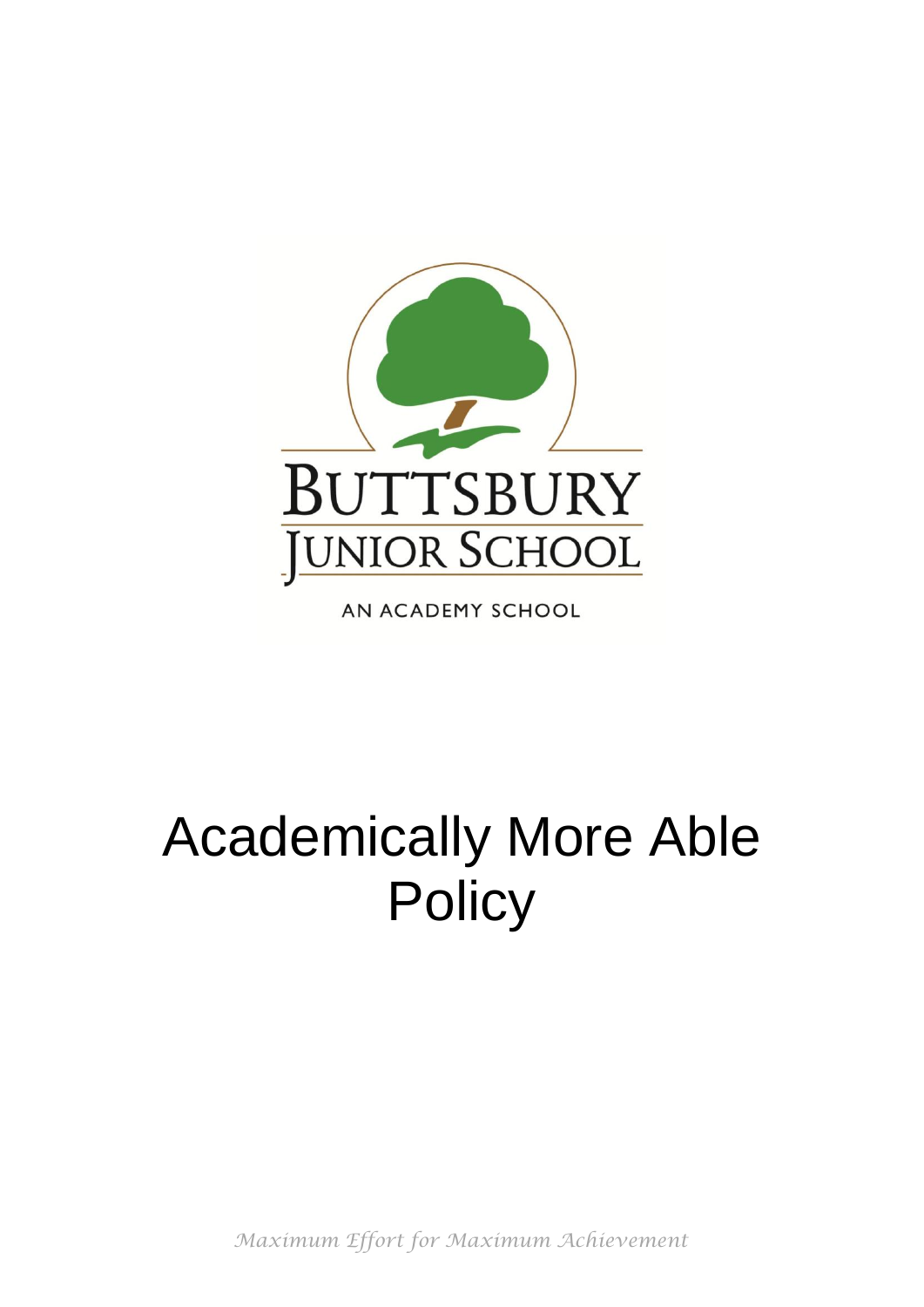

## **1.1 Rationale and Philosophy**

In our school we recognise that all pupils are individuals with their own strengths and weaknesses. Within this range there are pupils who are more able intellectually than others and there are pupils who are particularly talented in specific areas such as music, art, sport and drama.

- **1.2** All pupils in our school have an entitlement to fulfil their optimum potential. It is part of our school ethos to respond to pupils as individuals and to make appropriate provision for them.
- **1.3** In our school we plan our teaching and learning in such a way that we enable each child to reach for the highest level of personal achievement. This policy helps to ensure that we recognise and support the needs of those children in our school who have been identified as Academically More Able according to national guidelines.
- **1.4** As a school we agree with and will uphold the following statements from the House of Commons Select Committee Report, "Third report on More Able Pupils":
	- "Gifted and talented pupils must be allowed to enjoy their childhood……They can become stressed and pressurised by parents 'hot housing' them."
	- "The right balance must be struck between meeting the intellectual needs (of able pupils) and supporting social and emotional development."
	- "It is wrong to assume that the only way of satisfying the intellectual needs of the gifted and talented is through linear progression up the ladder of examinations and qualifications…..(it is) a plea for breadth, challenge and enrichment, not more knowledge, narrowness and tests."

#### **2 Definition of Academically More Able**

- **2.1** Every child is unique thus there is no single appropriate definition. Following national guidelines, in our school the terms academically more able refer to the top 5-10 per cent of the ability range in each year group in any of the following areas:
	- $\bullet$  aeneral intellectual ability
	- specific aptitude in one or more subjects
	- creative or performing arts
	- leadership qualities
	- advanced social skills
- **2.2** Pupils performing significantly above age related expectations will be considered as part of this group.

## **3 Aptitudes in English, Mathematics and Science**

- **3.1** Children considered Academically More Able in English are identified when they:
	- demonstrate high levels of fluency and originality in their conversation;
		- use research skills effectively to synthesise information;
	- enjoy reading and respond to a range of texts at an advanced level;
	- use a wide vocabulary and enjoy working with words;
	- see issues from a range of perspectives;
	- possess a creative and productive mind and use advanced skills when engaged in discussion.
- 3.2 Children considered Academically More Able in mathematics are identified when they:
	- explore a range of strategies for solving a problem;
	- are naturally curious when working with numbers and investigating problems;
	- see solutions quickly without needing to try a range of options;
	- look beyond the question in order to hypothesise and explain;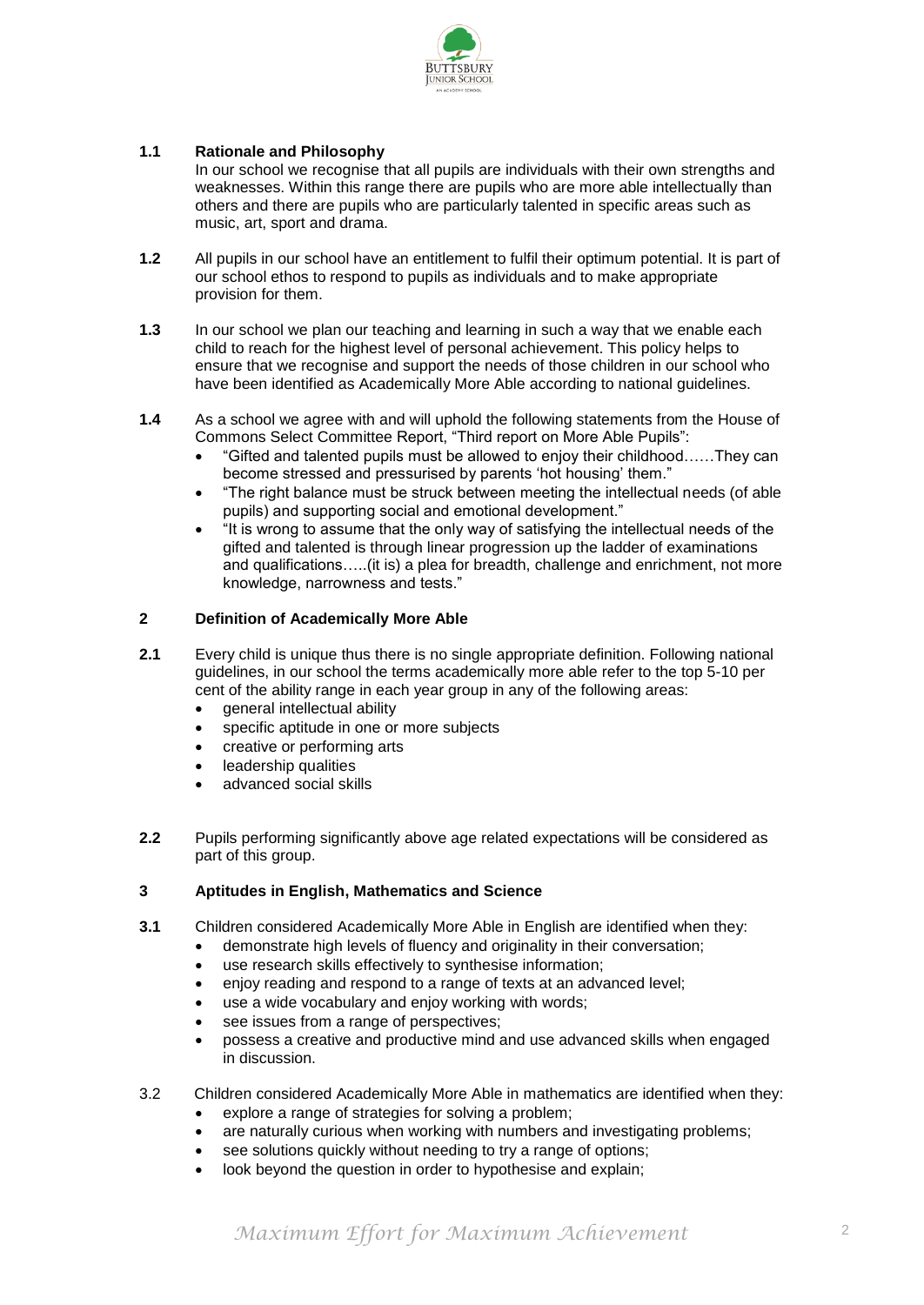

- work flexibly and establish their own strategies;
- enjoy manipulating numbers in a variety of ways.
- **3.3** Children considered Academically More Able in science are identified when they:
	- are imaginative;
	- consider alternative suggestions and strategies for investigations;
	- are inquisitive about how things work and why things happen;
	- use different strategies for finding things out;
	- ask many questions;
	- think logically, providing plausible explanations for phenomena;
	- decide quickly how to investigate fairly and manipulate variables;
	- strive for maximum accuracy in measurements;
	- analyse data or observations and spot patterns easily;
	- enjoy challenges and problem solving;
	- show intense interest in one particular area of science;
	- make connections quickly between facts and concepts.

## **4 Aims and objectives**

Having identified our Academically More Able pupils we aim to:

- ensure that we recognise and support the needs of our children;
- enable children to develop to their full potential;
- offer children opportunities to generate their own learning;
- ensure that we challenge and extend the children through the work that we set them;
- encourage children to think and work independently;
- provide appropriate learning experiences to develop and nurture any special talents they may have.
- nurture their thinking skills
- stimulate their interest in learning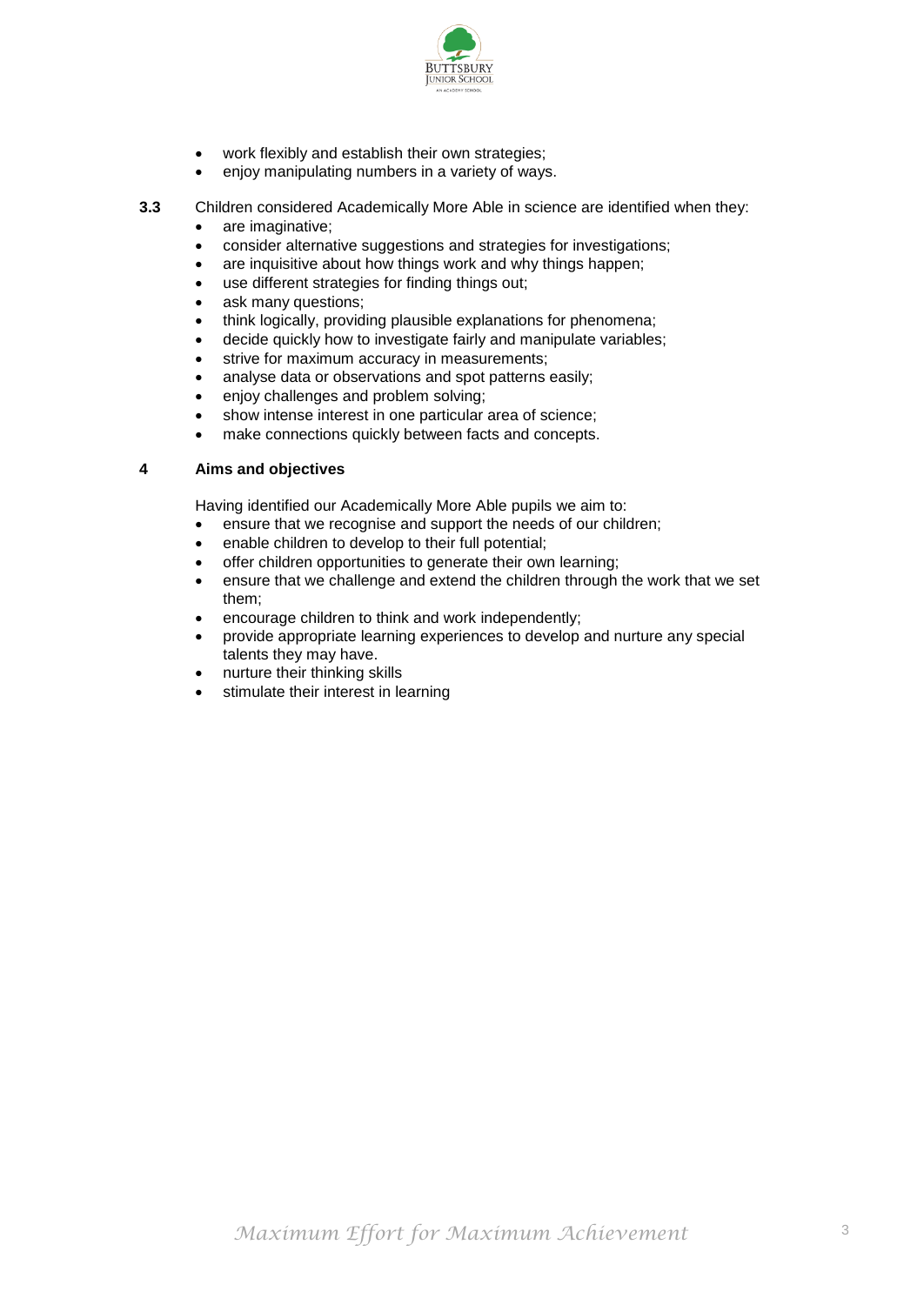

## **5 Monitoring**

**5.1** Once pupils are recognised as Academically More Able they will be selected for Enrichment lessons in either English, Creative Thinking or Maths, depending on their need. They will be registered as a group on Target Tracker and their progress tracked throughout the year.

 The teaching and delivery of these Enrichment Groups will be overseen by the Headteacher. The groups are reviewed termly to ensure the correct pupils are being targeted and the provision is having a positive impact on pupil progress.

## **6 Leadership**

- 6.1 We have a member of staff responsible for co-ordinating the work with our academically more able pupils. This role includes:
	- Updating the policy
	- Setting up and monitoring the progress of the pupils in the Enrichment Group
	- Liaising with class teachers to support provision for academically more able pupils
	- Researching resources suitable for these pupils, and generally support staff in providing for academically more able pupils
	- Keeping themselves up to date with developments in this field.
	- Passing on relevant information to staff as appropriate
	- Introducing new resources and strategies when appropriate
	- Maintaining regular contact with class teachers

## **7 Provision in school**

- **7.1** Provision for our academically able pupils will primarily take place within the classroom setting and will consist of the following:
	- careful use of higher order questioning
	- setting across the year group in maths
	- open-ended creative thinking skills activities accessible to all pupils at their own level of thinking
	- differentiated work which will ensure thorough coverage of the curriculum but with opportunities for extension and enrichment as appropriate
	- involving pupils in their own learning, targets and evaluation of progress
	- a whole school ethos of encouraging success and developing enquiring minds
	- opportunities for cross curricular work when appropriate
	- opportunities to develop thinking skills which will underpin their learning development
	- Extension activities in every Maths and Literacy lesson and foundation subjects when appropriate
	- Quality first teaching of groups in the classroom to extend the most able.
	- Weekly enrichment classes
- **7.2** Provision for our talented pupils may take place in school but may also take place out of school with, for example, specialist sports coaches and music teachers. It may also involve local clubs and specialist groups.